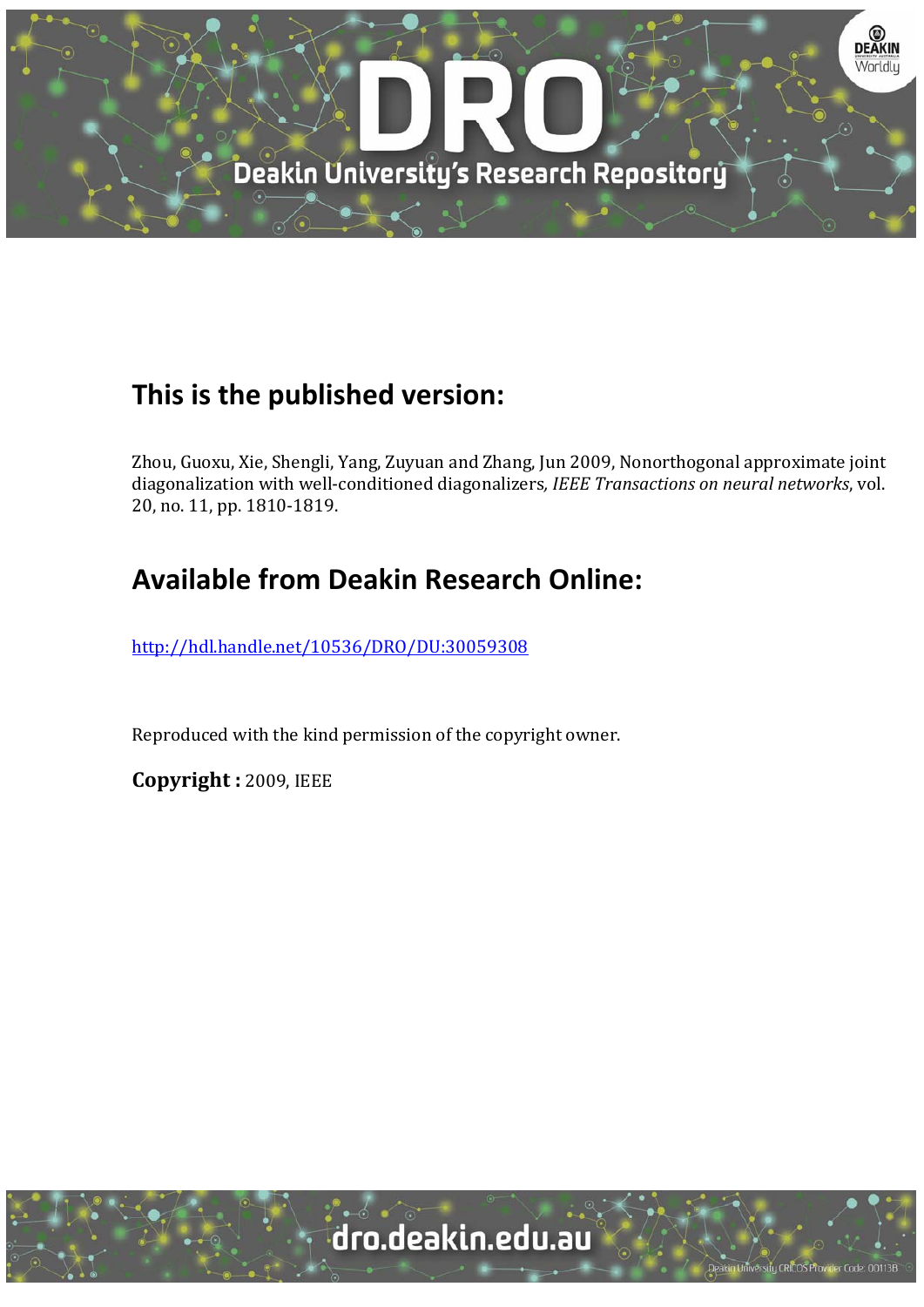# Nonorthogonal Approximate Joint Diagonalization With Well-Conditioned Diagonalizers

Guoxu Zhou, Shengli Xie*, Senior Member, IEEE*, Zuyuan Yang, and Jun Zhang

*Abstract—***To make the results reasonable, existing joint diagonalization algorithms have imposed a variety of constraints on diagonalizers. Actually, those constraints can be imposed uniformly by minimizing the condition number of diagonalizers. Motivated by this, the approximate joint diagonalization problem is reviewed as a multiobjective optimization problem for the first time. Based on this, a new algorithm for nonorthogonal joint diagonalization is developed. The new algorithm yields diagonalizers which not only minimize the diagonalization error but also have as small condition numbers as possible. Meanwhile, degenerate solutions are avoided strictly. Besides, the new algorithm imposes few restrictions on the target set of matrices to be diagonalized, which makes it widely applicable. Primary results on convergence are presented and we also show that, for exactly jointly diagonalizable sets, no local minima exist and the solutions are unique under mild conditions. Extensive numerical simulations illustrate the performance of the algorithm and provide comparison with other leading diagonalization methods. The practical use of our algorithm is shown for blind source separation (BSS) problems, especially when ill-conditioned mixing matrices are involved.**

*Index Terms—***Approximate joint diagonalization, blind source separation (BSS), independent component analysis.**

#### I. INTRODUCTION

**A** PPROXIMATE joint diagonalization is a problem of seeking a matrix W which makes  $W^H R_k W$  as diagonal as possible for all  $\mathbf{R}_k \in \mathcal{R}$ , where  $\mathcal{R} = \{ \mathbf{R}_k \in \mathcal{R} \}$  $\mathbb{C}^{N\times N}$   $|k = 1, 2, ..., K$  and  $\mathbb C$  denotes the complex number set. Joint diagonalization has attracted much attention due to its wide-ranging applications in a variety of signal processing fields, such as blind source separation (BSS) [1]–[8], blind identification [9], [10], and blind wave beamforming [11]–[13]. Joint diagonalization is also the foundation of joint zero-diagonalization problems [7], [14].

As one of the most prominent applications of joint diagonalization, BSS is a problem of recovering the underlying sources only from their mixtures of sensors [1], [5], [11], [15]–[17]. Its linear instantaneous model is

$$
\mathbf{x}(t) = \mathbf{A}\mathbf{s}(t) + \mathbf{n}(t), \qquad t = 1, 2, \dots, T \tag{1}
$$

Manuscript received November 21, 2008; revised June 24, 2009; accepted August 10, 2009. First published September 22, 2009; current version published November 04, 2009. This work was supported by the National Basic Research Program of China under 973 Program 2010CB731800, by the National Natural Science Foundation of China (NSFC) under Grants U0635001, U0835003, 60874061, and 60774094, and by the Distinguished Young Scholars of NSFC under Grant 60625102.

G. Zhou, S. Xie, and Z. Yang are with the South China University of Technology, Guangzhou 510641, China (e-mail: zhou.guoxu@mail.scut.edu.cn; adshlxie@scut.edu.cn; yangzuyuan@yahoo.com.cn).

J. Zhang is with the School of Electronics and Information Engineering, Beihang University, Beijing 510641, China (e-mail: buaazhangjun@vip.sina.com).

Digital Object Identifier 10.1109/TNN.2009.2030586

where  $s(t)$  and  $x(t)$  denote the source vector and the observation vector at instant t, respectively.  $\mathbf{A} \in \mathbb{C}^{N \times M}$  denotes the mixing matrix and  $\mathbf{n}(t)$  models the additive noise (in this paper,  $N > M$  is assumed). There are two steps for BSS methods based on joint diagonalization. First, a set of matrices relating to the mixing matrix  $\bf{A}$  are generated. Typically, these matrices can be generated by using the second-order statistics (SOS). That is,  $\mathbf{R}_k = \mathbf{R}_{\mathbf{x}}(\tau_k)$ , where  $\mathbf{R}_{\mathbf{x}}(\tau_k)$  is the correlation matrix of  $\mathbf{x}(t)$ with time lag  $\tau_k$ . Here, the time lags  $\tau_k$  must be different for different  $k[1]$ . Second, jointly diagonalize the set using joint diagonalization algorithms. As a result, the output diagonalizer will be an estimate of  $A^{-1}$  up to scale factors and a permutation of columns (under some appropriate conditions, for example, see Proposition 4 in Section III). More details can be found in [1], [5], [11], [15], etc.

Joint diagonalization algorithms play a crucial role in the success of this type of separation methods. By far, a variety of algorithms have been proposed for the joint diagonalization problem [4]–[6], [8], [15], [18]–[22]. They are generally divided into two categories: orthogonal joint diagonalization (OJD) and nonorthogonal joint diagonalization (NJD). OJD algorithms restrict the diagonalizer to be orthogonal, and are applicable in BSS when the observations are prewhitened. However, because of some disadvantages in prewhitening phase in BSS [20], [22], [23], NJD has received increasing attention in recent years. Among the existing NJD algorithms, most are based on the following criterion of minimizing diagonalization error [5], [8], [15], [18], [21]:

$$
\min F(\mathbf{W}) = \sum_{k \in \mathcal{I}_K} \text{off}(\mathbf{W}^H \mathbf{R}_k \mathbf{W}) \tag{2}
$$

where off  $({\bf A}) = \sum_{i \neq j} {\bf A}_{ij}^2$  for any matrix  ${\bf A}$  and  ${\bf W} \in \mathbb{C}^{N \times M}$ , . For convenience  $W$  is called a diagonalizer hereafter. The index set  $\mathcal{I}_K$  consists of the positive integers no greater than  $K$ . Although criterion (2) is straightforward, it cannot provide a desirable diagonalizer. Indeed,  $W = 0$  is a global minimum of (2) but it is not desirable. Consequently, NJD algorithms have two aspects: imposing proper constraints on (2) to make solutions reasonable, and designing an efficient optimization algorithm to solve the model. In this area, the fast Frobenius diagonalization (FFDIAG) algorithm updates  $W$  by a series of strictly diagonally dominant matrices, and thus  $W$  is invertible [5]. However, it is found that FFDIAG sometimes leads to unbalanced solutions, where certain rows and/or columns of the diagonalized matrices are implicitly weighted much less than others [21]. To avoid unbalanced solutions, the quadratic diagonalization (QDIAG) algorithm imposes norm constraints terms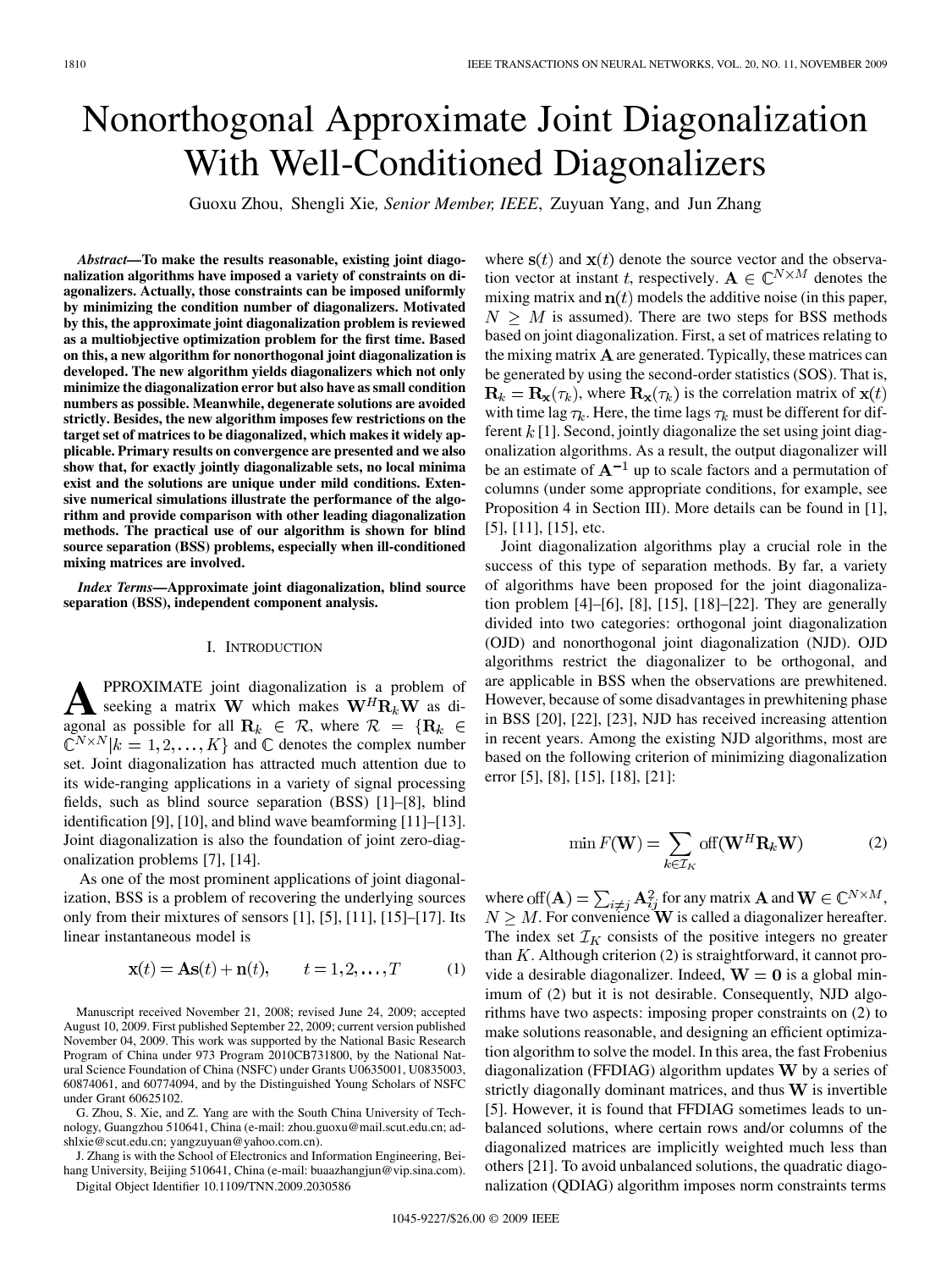on diagonalizers

$$
\left(\mathbf{W}^{H}\mathbf{C}^{(0)}\mathbf{W}\right)_{ii} = 1, \qquad i \in \mathcal{I}_{M}
$$
 (3)

where the matrix  $\mathbf{C}^{(0)}$  is positive-definite symmetric and may be excluded from  $R$  [21]. However, Li *et al.* pointed out that QDIAG cannot avoid degenerate solutions [22], and then proposed a new criterion which is free of degenerate solutions

$$
\min \sum_{k \in \mathcal{I}_K} \text{off}(\mathbf{W}^H \mathbf{R}_k \mathbf{W}) - \beta \log |\det \mathbf{W}| \tag{4}
$$

where  $\mathbf{W} \in \mathbb{C}^{N \times N}$  and  $\beta > 0$ . Based on (4), the Fajd algorithm was developed. Fajd performs well when the set  $\mathcal R$  is far away from being exactly jointly diagonalizable. However, if  $R$ is exactly jointly diagonalizable, i.e., there exists a matrix  $W$ such that  $\sum_{k \in \mathcal{I}_K}$  of  $(\mathbf{W}^H \mathbf{R}_k \mathbf{W}) = 0$ , minima of (4) do not exist. Also, Fajd uses the inverse matrix of a matrix  $Q$  [defined later by (8)] which is possibly degenerate. All of these lead to reduced reliability of Fajd.

Subspace fitting formulation is also employed by some other algorithms, for instance, the alternating columns/diagonal centers (ACDC) algorithm [20]

$$
\min E(\mathbf{V}, \mathbf{\Lambda}) = \sum_{k \in \mathcal{I}_K} ||\mathbf{R}_k - \mathbf{V} \mathbf{\Lambda}_k \mathbf{V}^H||_F^2 \tag{5}
$$

where  $\Lambda_k$  are diagonal matrices. Equation (5) requires some constraints for practical use. For example, Yeredor has considered the unit-norm constraints on the columns of  $V$  [20]. Degerine and Kane studied the relation between (2) and (5), and derived the QDIAG algorithm from another perspective (named LSB in their work) [15], [24]. For the LSB algorithm, the first matrix in  $R$  is required to be positive definite. If all the matrices in  $R$  are positive definite, another alternative has been proposed by Pham [19]. Generally speaking, these restrictions on  $\mathcal R$  will limit the applications of NJD algorithms more or less.

In brief, all NJD algorithms attempt to provide *good* diagonalizers. But what is a *good* diagonalizer? In our point of view, a *good* diagonalizer should have as small condition numbers as possible when it minimizes the diagonalization error. Particularly, it must not be degenerate.

Significance of the condition number of a diagonalizer will be discussed in Section II, where it can be seen that the foregoing various constraints on  $W$  can be uniformly expressed in terms of condition number. Then, a new NJD algorithm, named FlexJD, is proposed in this paper. A major merit of FlexJD is that its output diagonalizers on the one hand achieve minimum diagonalization errors, and on the other hand, have flexible and possibly small condition numbers. Meanwhile, degeneration solutions are avoided strictly. Also, FlexJD imposes few restrictions on the matrices to be diagonalized.

The following notation conventions are used in this paper. Lowercase and uppercase bold letters denote column vectors and matrices, respectively.  $A_{ij}$  is the ijth entry of the matrix **A**, and  $a_i$  is the *i*th column of **A**.  $\overline{A_i}$  is the matrix obtained by removing the *i*th column of  $A$ . Superscript  $H$  denotes the conjugate transpose.  $I$  and  $O$  denote the identity matrix and the zero matrix/vector of proper size.

For any matrix  $\mathbf{A} \in \mathbb{C}^{N \times M}$ ,  $\text{col}(\mathbf{A}) = \{ \mathbf{A} \mathbf{x} | \mathbf{x} \in \mathbb{C}^{M \times 1} \}$ denotes the linear space spanned by the columns of  $\mathbf{A}$ . dim( $\cdot$ ) denotes the dimension of a linear space.  $A^{\perp}$  is the orthogonal complement of  $\text{col}(\mathbf{A})$ , and  $\text{Null}(\mathbf{A}^H)$  is an orthogonal basis of  $\mathbf{A}^{\perp}$ .

The column vector  $diag(A)$  is defined by the diagonal elements of the matrix  $\bf{A}$  and  $Diag(\bf{a})$  is the diagonal matrix whose diagonal elements are given by the vector a.  $\text{Ddiag}(\mathbf{A}) = \text{Diag}(\text{diag}(\mathbf{A})).$ 

The determinant and condition numbers of a square matrix  $\bf{A}$ are denoted by  $\det A$  and  $\text{cond}(A)$ , respectively. П

The remainder of this paper is organized as follows. The issue of the condition number of a diagonalizer is raised in Section II. Section III is devoted to the development of the new algorithm, including convergence analysis and uniqueness of solutions. Simulations are presented in Section IV and finally conclusions are made in Section V.

## II. CONDITION NUMBER OF A DIAGONALIZER

#### *A. Why Condition Number Should be Considered*

First, the diagonalizer  $W$  should be nondegenerate, i.e., cond(W)  $\lt +\infty$ . If not, model (2) becomes trivial since  $W = 0$  is a global minimum of it. However, free of degeneration is not enough, especially for BSS problems. As a matter of fact,  $W$  can have a very large condition number even if it is nondegenerate. A well-conditioned diagonalizer is significant to BSS: 1) it improves the numerical stability and 2) it makes the results more reasonable. In fact, the source vector  $s(t)$  is the solution to the linear system  $(1)$  and W is an estimate of  $A^{-1}$  (under some appropriate conditions). Therefore, if W is well conditioned,  $s(t)$  is not so sensitive to the noise  $n(t)$ . Regarding 2), recall that two situations cause  $W$  to have a large condition number. The first is that one or more columns have extremely small norm compared with others (which coincides with the concept of unbalanced solutions reported in [21]); the second is that some columns are nearly linearly dependent. In BSS, the latter means that some outputs are nearly repeated signals and should be strictly avoided. We see that if  $W$  is well conditioned, trivial solutions, unbalance solutions, and degenerate solutions are totally avoided. Therefore, the condition number of a diagonalizer deserves attention.

We use two steps to control the condition number of  $W$ .

#### *B. Norm Constraints on Columns and the Condition Number*

Norm constraints on the columns of  $W$  are simply indispensable, since they can not only eliminate ambiguities in NJD [15], but also affect the condition number of  $W$ . However, it cannot ensure a well-conditioned diagonalizer [22]. Hence, norm constraints on columns are necessary but not sufficient for a wellconditioned diagonalizer.

Recall that QDIAG only imposes norm constraints on diagonalizers. One may question why QDIAG sometimes yields well-conditioned diagonalizers. The reason is as follows. For QDIAG, if  $\mathbf{C}^{(0)} \in \mathcal{R}$ , off $(\mathbf{W}^H \mathbf{C}^{(0)} \mathbf{W}) \approx 0$  holds after (2) takes its minimum (assuming that this minimum sufficiently approaches zero). Together with (3), QDIAG actually imposes the constraint  $W^H C^{(0)} W \approx I$  implicitly. In this case, QDIAG is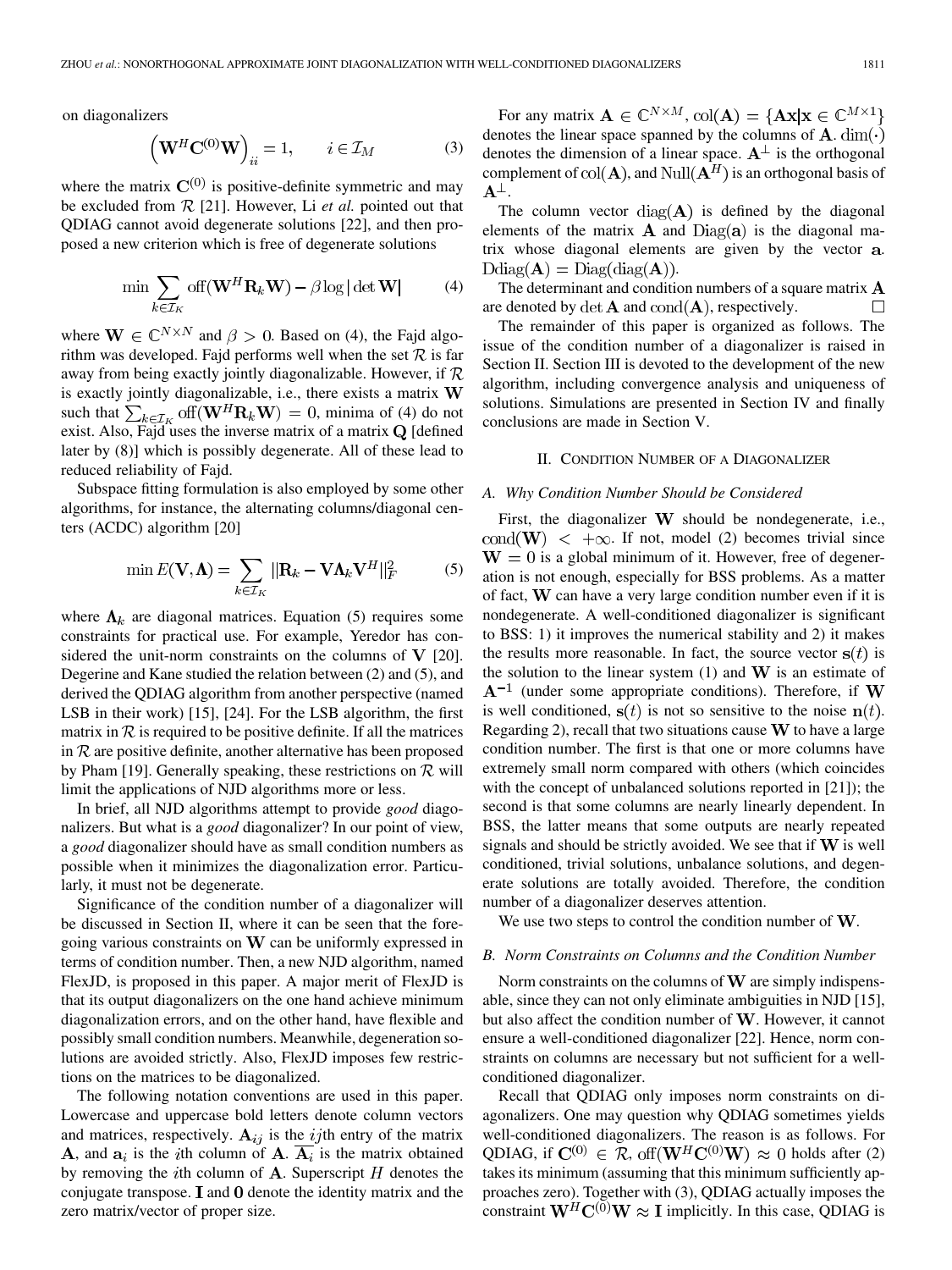

Fig. 1. Degeneracy of diagonalizers obtained by QDIAG if  $\mathbf{C}^{(0)}$  $\notin \mathcal{R}$ .  $\overline{\text{cond}}(\mathbf{W})$  for each  $\sigma$  has been averaged over 100 Monte Carlo trials.



Fig. 2. Illustration of the relationship between the determinant and the condition number of a matrix under unit-norm constraints on columns. From the figure, the condition number of **A** decreases as  $|\det(A)|$  increases proximately.

equivalent to the LSB algorithm, and they are essentially approximate OJD algorithms and consequently can provide wellconditioned diagonalizers. Unfortunately, if  $\mathbf{C}^{(0)} \notin \mathcal{R}$ ,  $\mathbf{C}^{(0)}$  is simply used to constraint the norm of the diagonalizers. Consequently, QDIAG often gives degenerate solutions; see Fig. 1. Hence, to QDIAG,  $\mathbf{C}^{(0)}$  cannot be an arbitrary positive matrix if  $C^{(0)} \notin \mathcal{R}$ . Generally, if none of the matrices in  $\mathcal{R}$  are positive definite,  $\mathbf{C}^{(0)}$  should be the closest positive-definite symmetric matrix to  $\mathcal{R}$ . (In Fig. 1, the matrices to be diagonalized are generated by (11) with  $M = N = 5, K = 10$ . The condition number of W for each  $\sigma$  has been averaged over 100 Monte Carlo trials, where  $C^{(0)} = I \notin \mathcal{R}$  is selected and  $\sigma = 10^{-6}, 10^{-5}, \dots, 10^{-1}$ .

From now on, QDIAG exclusively means that  $\mathbf{C}^{(0)} \in \mathcal{R}$ .

#### *C. Determinant and the Condition Number*

First,  $\det W$  is not a good indicator for the condition number of a square matrix  $W$ . To see this, fix some matrix **W** such that  $0 < |\det W| < +\infty$ .  $|\det(kW)| \rightarrow +\infty$  as  $k \rightarrow +\infty$  but the condition number of kW is a constant. However, the case is quite different if the columns of  $W$  are normalized; see Fig. 2. We randomly generate 8000 matrices in  $\mathbb{R}^{4\times4}$  whose columns are normalized to be of unit norm. The values of  $\det W$  are plotted in Fig. 2(a) in ascending order and the corresponding values of  $1/\text{cond}(\mathbf{W})$  are plotted in Fig. 2(b). We see that a greater value of  $|\det W|$  is generally associated with a smaller condition number, although this relation is not strictly one-to-one.

The relation illustrated in Fig. 2 is not occasional. See the following inequality [25], [26]:

$$
\text{cond}(\mathbf{W}) < \frac{2}{|\det \mathbf{W}|} \left(\frac{\|\mathbf{W}\|_F}{\sqrt{N}}\right)^N = \frac{2}{|\det \mathbf{W}|}. \tag{6}
$$

The equality is due to the unit-norm constraints. From (6), once  $|\det W|$  is maximized, the upper bound of cond(W) is just minimized. Consequently, it is possible to make  $W$  have a small condition number via maximizing the term  $|\det W|$ . Furthermore, under the unit-norm constraints on the columns of  $W$ , maxima of  $|\det W|$  exist.

*Proposition 1:* Given  $\mathbf{W} \in \mathbb{C}^{N \times N}$ , if  $\mathbf{w}_i^H \mathbf{w}_i = 1$  for all  $i \in \mathcal{I}_N$ , then  $|\det W| \leq 1$  holds. The equality holds if and only if  $W^H W = I$ .

*Proof:* From the Hadamard inequality,  $|\det W|^2$  =  $\det(\mathbf{W}^H \mathbf{W}) \leq \det \text{Ddiag}(\mathbf{W}^H \mathbf{W}) = 1$ . The equality holds if and only if  $W^H W$  is diagonal, i.e.,  $W^H W = I$ .

As a result, under the unit-norm constraints on the columns, a well-conditioned W can be obtained by maximizing  $|\det W|$ .

## III. PRESENTATION OF THE PROPOSED ALGORITHM

#### *A. Model*

Consider the following model:

$$
\min F(\mathbf{W}) = \sum_{k \in \mathcal{I}_K} \text{off}(\mathbf{W}^H \mathbf{R}_k \mathbf{W})
$$

$$
\max G(\mathbf{W}) = \det(\mathbf{W}^H \mathbf{W})
$$

$$
\text{s.t. } \mathbf{w}_i^H \mathbf{w}_i = 1, \qquad i \in \mathcal{I}_M. \tag{7}
$$

From the analysis in Section II, model (7) is reasonable. Actually, model (4) is just the penalty function of (7) while the norm constraints are omitted. Model (7) has a hidden constraint of  $G(\mathbf{W}) > 0$ , since degenerate solutions should be avoided strictly.

Also note that we use  $\det(\mathbf{W}^H \mathbf{W})$  instead of  $|\det \mathbf{W}|$ . We do this because the cases where W is square or tall (i.e.,  $N >$  $M$ ) can be treated uniformly. Also, this will make the optimization easier.

#### *B. Optimization Algorithm*

For efficiency and simplicity reasons, alternate descent methods are adopted to optimize (7). Suppose  $\overline{W}_i$  is fixed and  $w_i$  is to be optimized. It is known that minimizing  $F(W)$  is equivalent to minimizing the term  $F_i(\mathbf{w}_i) = \mathbf{w}_i^H \mathbf{Q}_i \mathbf{w}_i$  [8], [15], [21], [22], where  $\mathbf{Q}_i$  is defined by

$$
\mathbf{Q}_{i} = \sum_{k \in \mathcal{I}_{K}} \left( \mathbf{R}_{k} \overline{\mathbf{W}_{i} \mathbf{W}_{i}}^{H} \mathbf{R}_{k}^{H} + \mathbf{R}_{k}^{H} \overline{\mathbf{W}_{i} \mathbf{W}_{i}}^{H} \mathbf{R}_{k} \right). \tag{8}
$$

*Remark 1:* Note that the matrix  $\overline{W_iW_i}^H$  is rank-deficient and thus  $\mathbf{Q}_i$  may be degenerate. In fact,  $F_i(\mathbf{w}_i) = \mathbf{w}_i^H \mathbf{Q}_i \mathbf{w}_i$  is a part of the total diagonalization error. If the set of matrices is exactly jointly diagonalizable,  $F_i(\mathbf{w}_i) = 0$  holds finally. Considering that  $Q_i$  is at least semipositive definite,  $Q_i$  is degenerate in this case.

As for  $G(W)$ , we have the following results.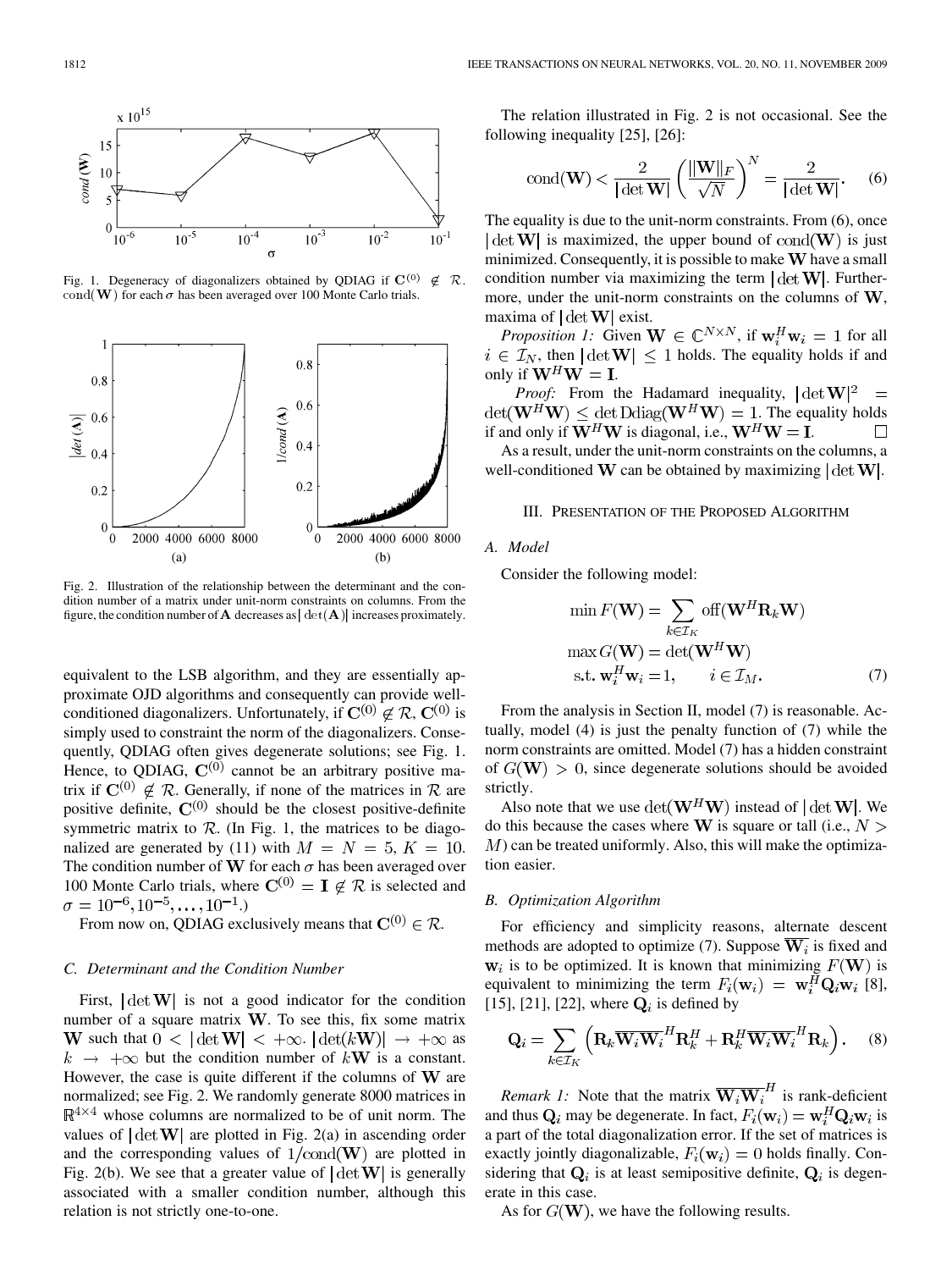*Proposition 2:* For given  $W \in \mathbb{C}^{N \times M}$ , where  $N \geq M$ , if  $\mathbf{w}_i^H \mathbf{w}_i = 1, i \in \mathcal{I}_M$ , then:

1) 
$$
G(\mathbf{W}) = \det(\mathbf{W}^H \mathbf{W}) = \gamma \mathbf{w}_i^H \mathbf{B}_i \mathbf{w}_i
$$
, where  $\mathbf{B}_i = \mathbf{I} - \overline{\mathbf{W}_i(\mathbf{W}_i^H \mathbf{W}_i)}^{-1} \overline{\mathbf{W}_i}^H$  and  $\gamma = \det(\overline{\mathbf{W}_i}^H \overline{\mathbf{W}_i})$ ;

2)  $\mathbf{w}_i^H \mathbf{B}_i \mathbf{w}_i = \mathbf{w}_i^H \mathbf{C}_i \mathbf{C}_i^H \mathbf{w}_i$ , where  $\mathbf{C}_i = \text{Null}(\overline{\mathbf{W}_i}^H)$ , which has the dimension of  $N - M + 1$  and satisfies that  $\mathbf{C}_i^H \mathbf{C}_i = \mathbf{I}.$ 

The proof is presented in Appendix I.

Note that  $\gamma$  is a constant irrelevant to  $w_i$ . For convenience, we replace  $G(\mathbf{W})$  by  $\gamma G_i(\mathbf{w}_i)$ . Therefore,  $\mathbf{w}_i$  is updated by the solution of the following model:

$$
\min F_i(\mathbf{w}_i) = \mathbf{w}_i^H \mathbf{Q}_i \mathbf{w}_i
$$

$$
\max G_i(\mathbf{w}_i) = \mathbf{w}_i^H \widetilde{\mathbf{C}}_i \mathbf{w}_i
$$

$$
\text{s.t. } \mathbf{w}_i^H \mathbf{w}_i = 1
$$
(9)

where  $\mathbf{Q}_i$  is defined by (8) and  $\widetilde{\mathbf{C}_i} = \mathbf{C}_i \mathbf{C}_i^H$ .

Write  $U = [U_0 U_1]$ , where  $U_0$  and  $U_1$  are the eigenvector matrices of  $Q_i$  associated with the zero eigenvalues and the nonzero eigenvalues, respectively.  $\Lambda_1$  is the diagonal matrix whose diagonal elements are the nonzero eigenvalues. Model (9) is solved as follows.

- Case 1)  $Q_i$  is invertible. In this case, a solution of (9) is given by  $\max(G_i(\mathbf{w}_i)/F_i(\mathbf{w}_i))$ . Thus,  $\mathbf{w}_i$  is the unit-norm generalized eigenvector having the largest eigenvalue of  $(C_i, Q_i)$ .
- Case 2)  $\text{col}(\mathbf{C}_i) \subseteq \text{col}(\mathbf{U}_1)$  (or equivalently,  $\mathbf{U}_0^H \mathbf{C}_i = \mathbf{0}$ ). Let  $\mathbf{w}_i = \mathbf{U}_0 \mathbf{x} + \mathbf{U}_1 \mathbf{y}$ . Thus,  $\hat{G}_i(\mathbf{w}_i) =$  $\mathbf{y}^H \mathbf{U}_1^H \mathbf{C}_i \mathbf{C}_i^H \mathbf{U}_1 \mathbf{y}$  and  $F_i(\mathbf{w}_i) = \mathbf{y}^H \mathbf{\Lambda}_1 \mathbf{y}$  for any x. Thus, let  $x = 0$  and y be solved following the routine of Case 1.
- Case 3)  $\text{col}(\mathbf{C}_i) \not\subset \text{col}(\mathbf{U}_1)$ . Let  $\mathbf{w}_i = \mathbf{U}_0 \mathbf{x} + \mathbf{U}_1 \mathbf{y}$  again. It can be easily verified that  $\lim_{i} (G_i(\mathbf{w}_i)/F_i(\mathbf{w}_i)) =$  $f \to \infty$  for  $x = x^*$ , where  $x^*$  is the solution to  $\max g(\mathbf{x}) = \mathbf{x}^H \mathbf{U}_0^H \mathbf{C}_i \mathbf{C}_i^H \mathbf{U}_0 \mathbf{x}$ . Hence, let  $\mathbf{y} = \mathbf{0}$ and  $\mathbf{x} = \mathbf{x}^*$ .  $F_i(\mathbf{w}_i)$  reaches its global minimum 0 and  $G_i(\mathbf{w}_i) = q(\mathbf{x}^*)$  is then maximized (meanwhile,  $G_i(\mathbf{w}_i) > 0$ ), i.e., a nondegenerate diagonalizer with zero diagonalization error is obtained in this case. Finally,  $x^*$  is the unit-norm eigenvector having the largest eigenvalue of  $U_0^H C_i C_i^H U_0$ .<sup>1</sup>  $\Box$

*Remark 2:* Among the above three cases, frequency of each case simply depends on the characteristic of the set of matrices to be diagonalized. In detail, if the set is exactly jointly diagonalizable, Cases 2 and 3 occur frequently after the algorithm almost converges (because diagonalization error gradually approaches zero); otherwise, if the set is far away from being exactly jointly diagonalizable, Case 1 dominates the algorithm.

Model (9) is a multiobjective quadratic optimization and the above procedure is denoted by  $w_i = \text{MOQO}(\widetilde{\mathbf{C}}_i, \mathbf{Q}_i)$  for simplicity. It is worthwhile to note that the model  $MOQO(\mathbf{C}_i, \mathbf{Q}_i)$ solution is not exactly equivalent to model (9). In fact, as a multiobjective optimization, model (9) generally has many incomparable solutions. These incomparable solutions are called Pareto optimal solutions [27], [28], which cannot be improved without

hurting at least one criterion.  $MOQO(\widetilde{C}_i, Q_i)$  just attempts to give a Pareto optimal solution to model (9).

From the procedure of  $\text{MOQO}(\mathbf{C}_i, \mathbf{Q}_i)$ ,  $\det(\mathbf{W}^H \mathbf{W}) > 0$ strictly holds, and thus, degenerate solutions are avoided. The pseudocode of the proposed algorithm is displayed as follows.

While not terminated

For 
$$
i = 1 : M
$$
  
\nUpdate  $\mathbf{Q}_i$  by (8),  $\mathbf{C}_i = \text{Null}(\overline{\mathbf{W}_i}^H), \widetilde{\mathbf{C}_i} = \mathbf{C}_i \mathbf{C}_i^H$ .  
\n $\mathbf{w}_i = \text{MOQO}(\widetilde{\mathbf{C}_i}, \mathbf{Q}_i);$ 

End

End

The algorithm is terminated when  $W$  keep being unchanged. We name the new algorithm FlexJD, because its output diagonalizer is a tradeoff between the diagonalization error and the condition number, and this tradeoff is adaptive and flexible.

*Remark 3:* Note that  $\dim(\overline{\mathbf{W}_i}) + \dim(\overline{\mathbf{W}_i}^{\perp}) = N$ . Then, in the case of  $M = N$ , we have  $\dim(\overline{W_i}^{\perp}) = 1$ , i.e.,  $C_i$  is reduced to be a vector  $\mathbf{c}_i$ . If  $\mathbf{Q}_i$  is invertible, it can be verified, from Case 1 in MOQO( $\widetilde{C}_i$ ,  $\widetilde{Q}_i$ ), that  $w_i = kQ_i^{-1}c$ , which is just the normalized solution given by the Fajd algorithm. In this case, FlexJD and Fajd give the equivalent solution.

*Remark 4:* Tikhonov regularization methods can be used to solve (9) [29]:  $w_i$  is given by  $\max H_i(w_i)$  =  $\mathbf{w}_i^H \mathbf{C}_i \mathbf{w}_i / \mathbf{w}_i^H (\mathbf{Q} + \varepsilon \mathbf{I}) \mathbf{w}_i$ , where  $\varepsilon > 0$ . (In our experiments,  $\varepsilon = 10^{-6}$  is commonly recommended.) Note that  $\mathbf{Q} + \varepsilon \mathbf{I}$  is positive definite, and thus,  $w_i$  is the unit-norm generalized eigenvector having the largest eigenvalue of  $\overline{C}_i$  and  $Q + \varepsilon \mathbf{I}$ . We name this routine Tikh $(\tilde{C}_i, Q_i, \varepsilon)$ . Simulations show that this routine almost gives the same result as  $MOQO$ .

#### *C. Convergence and Uniqueness*

Like many joint diagonalization algorithms, the FlexJD algorithm uses the so-called block coordinate descent methods in optimization [8], [15], [20]–[22], [30]. That is, a block of variables are optimized in each time whereas the others are fixed. Convergence analysis of this type of algorithms is often difficult and has been missed by most joint diagonalization algorithms [8], [20]–[22]. Fortunately, if the solutions of each subproblem are unique, the convergence respect to the entire parameter space is guaranteed [30]. From this fact, a primary result on the convergence of FlexJD can be presented. Suppose that  $M = N$ , then  $C_i$  is reduced to be a vector  $c_i$ . In this case, if  $\text{Tikh}(C_i, Q_i, \varepsilon)$ is implemented, it can be verified that the solution is unique and thus the algorithm is convergent. Because the solution of Tikh( $\overline{\mathbf{C}}_i$ ,  $\mathbf{Q}_i$ ,  $\varepsilon$ ) approaches to the solution of  $\text{MOQO}(\overline{\mathbf{C}}_i, \mathbf{Q}_i)$ as  $\varepsilon \to 0$ , we believe FlexJD based on  $\text{MOQO}(\tilde{\mathbf{C}}_i, \mathbf{Q}_i)$  is also convergent. The following analysis is based on the assumption of  $M = N$ . Also, for simplicity, we assume that  $\mathbf{R}_k = \mathbf{R}_k^H$ for  $k \in \mathcal{I}_K$  and all the variables are real. (Extensions to complex-valued and asymmetric cases can be obtained in a similar manner.)

<sup>&</sup>lt;sup>1</sup>Note that  $G_i(\mathbf{w}_i)/F_i(\mathbf{w}_i) < +\infty$  for any  $\mathbf{y} \neq \mathbf{0}$ . Thus, Case 3 can be interpreted as the one that also solves the model  $\max G_i(\mathbf{w}_i)/F_i(\mathbf{w}_i)$  and gives a solution such that  $G_i(\mathbf{w}_i)/F_i(\mathbf{w}_i) = +\infty$  by setting  $\mathbf{y} = \mathbf{0}$ .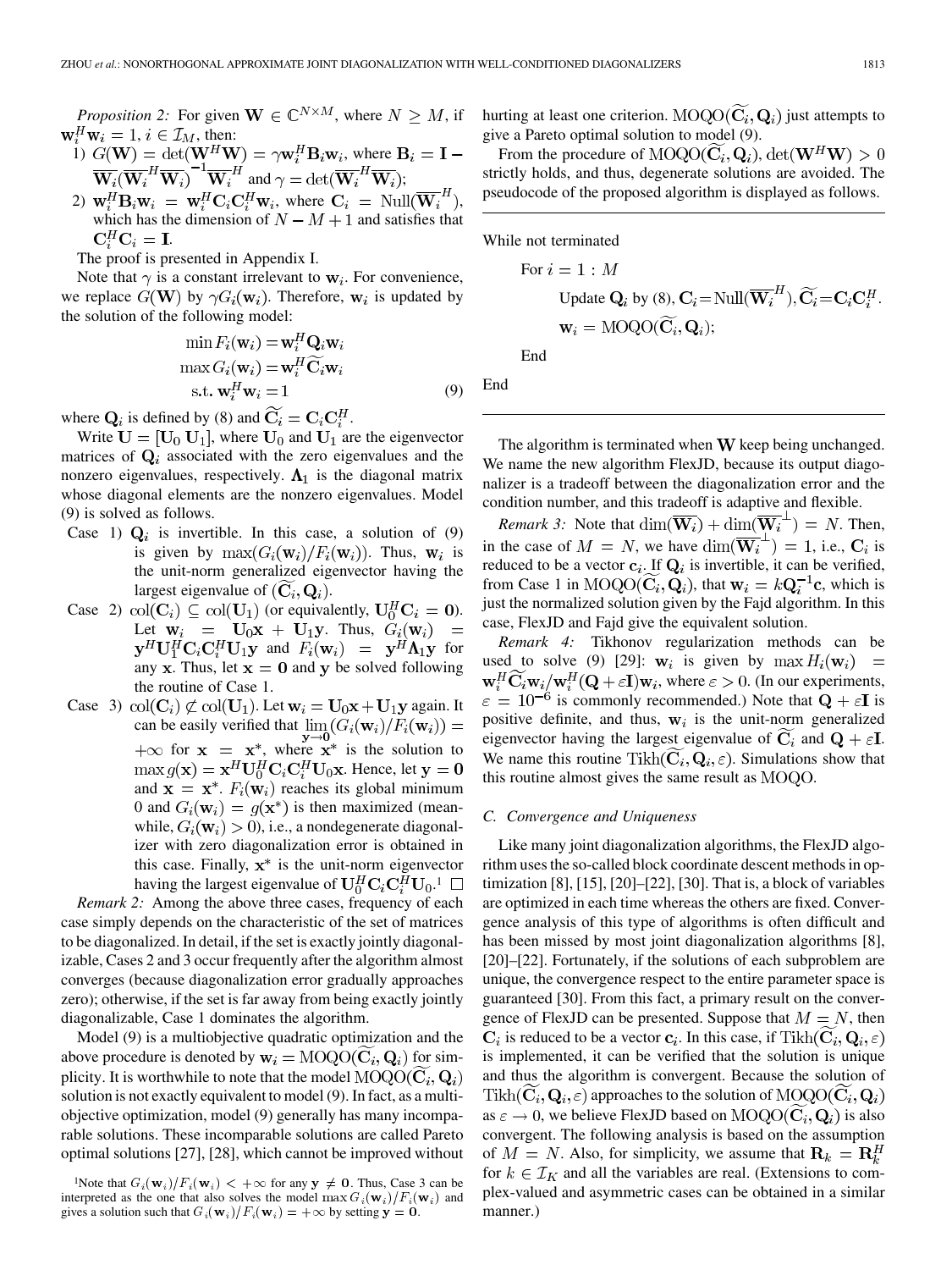$10<sup>6</sup>$ 

 $10^{-2}$ 



Fig. 3. (a) Evolution of diagonalization errors (in logarithmic scales) versus the level of noise. (b) Evolution of the condition numbers of diagonalizers (in logarithmic scales) versus the level of noise.

| <b>OJD</b>                                     | ODIAG/LSB FFDIAG        | QDIAG <sup>*</sup> , ACDC               |                         |
|------------------------------------------------|-------------------------|-----------------------------------------|-------------------------|
| $\mathbf{W}^{\mathrm{H}}\mathbf{W}=\mathbf{I}$ | $det$ <b>W</b> $\geq 0$ | $det$ <b>W</b> <sup>H</sup> <b>W</b> =0 | $W=0$                   |
| $\longrightarrow$ $\Gamma$ lex J D             |                         |                                         |                         |
| min $cond(W)=1$                                |                         |                                         | $max\ cond(\mathbf{W})$ |
| $\min F(W)$                                    |                         |                                         | min $F(W)=0$            |
|                                                |                         |                                         |                         |

Fig. 4. Illustration of the relation of joint diagonalization algorithms when condition numbers of diagonalizers are concerned. QDIAG<sup>\*</sup> denotes the QDIAG algorithm with  $\mathbf{C}^{(0)} \notin \mathcal{R}$ .

First, we would like to point out that, regarding the diagonalization error term  $F(W)$ , there are only global minima. See Proposition 3.

*Lemma 1:* diag{ $X^H[X - D \text{diag}(X)]$ } = 0 if and only if  $X - \text{Ddiag}(X) = 0$ , i.e., X is a diagonal matrix.

Lemma 1 can be verified by straightforward calculations.

*Proposition 3:*  $(\partial/\partial W)F(W) = 0$  if and only if  $F(W) =$ 0, where  $F(\mathbf{W})$  is defined by (2).

The proof of Proposition 3 is presented in Appendix II.

From Proposition 3,  $F(W)$  has only global minima. Its minima include trivial solutions, degenerate solutions, and if possible, nondegenerate solutions. To make the results reasonable, degenerate diagonalizers should be avoided strictly. Consequently, there are two situations in the joint diagonalization problem: 1) the target set  $R$  can be exactly jointly diagonalized by a nondegenerate matrix; and 2) the set cannot

be exactly jointly diagonalized by any nondegenerate matrix. In the first situation, nondegenerate diagonalizers with zero diagonalization [i.e.,  $F(\mathbf{W}) = 0$ ] are achievable. In this situation, FlexJD is believed to be of global convergence [see Case 3 in  $MOQO(C_i, Q_i)$ . This point is also illustrated by simulations. In the second situation, we can only reach a tradeoff between the zero diagonalization error and nondegeneracy of diagonalizers. Recall that model (7) is a multiobjective optimization model. Hence, some solutions achieve smaller diagonalization errors but have larger condition numbers; some others are just on the contrary. FlexJD attempts to obtain a kind of Pareto optimal solutions, which makes  $G(W)/F(W)$  be maximized. This property will be illustrated by simulations.

For exactly jointly diagonalizable set of matrices, we further present the fact that the nondegenerate diagonalizers are essentially unique under some mild conditions.

*Proposition 4:* For given  $\mathcal{R} = {\mathbf{A}\Lambda_k\mathbf{A}^H \in \mathbb{C}^{N \times N} | k \in$ , where  $K \geq 2$  and  $\Lambda_k$  are diagonal matrices, assume that there exist m, n such that  $\Lambda = \Lambda_m^{-1} \Lambda_n$  has distinct diagonal elements. Then, the diagonalizers of  $R$  are unique up to scale factors and a permutation of columns.

The proof of Proposition 4 is presented in Appendix III.

Proposition 4 is particularly significant for BSS. Taking SOSbased BSS methods into account, suppose that the sources have different spectrum. Hence, there exist two time lags  $\tau_1$  and  $\tau_2$ such that  $\mathbf{R_s}(\tau_1)^{-1} \mathbf{R_s}(\tau_2)$  has distinct diagonal entries. Recall that  $\mathbf{R}_{\mathbf{x}}(\tau) = \mathbf{A} \mathbf{R}_{\mathbf{s}}(\tau) \mathbf{A}^H$  ( $\mathbf{R}_{\mathbf{s}}(\tau)$  are diagonal under the assumption of mutual independence of sources). If  $W$  is a diagonalizer of  $\mathbf{R}_{\mathbf{x}}(\tau)$ , from Proposition 4,  $\mathbf{W}^H = \mathbf{A}^{-1}$  up to a permutation and scale factors. Hence, the sources are recovered by  $\mathbf{y}(t) = \mathbf{W}^H \mathbf{x}(t) = \mathbf{W}^H \mathbf{A} \mathbf{s}(t)$  successfully.

## IV. SIMULATIONS

In this section, we compare the performance of the FFDIAG algorithm, the ACDC algorithm, the QDIAG/LSB algorithm, and the Fajd algorithm via numerical experiments. There have been some performance indices to evaluate joint diagonalization algorithms, such as the *score index* and the *GLLC index* [5], [22]. However, these indices are not reliable if one or more matrices in  $R$  are degenerate (that is often the case in which the matrices in  $R$  are contaminated with noise). Since these algorithms are essentially based on criterion (2), we define the diagonalization error index (DEI) as follows:

$$
DEI = \frac{1}{KN(N-1)} \sum_{k \in \mathcal{I}_K} \text{off}(\mathbf{W}^H \mathbf{R}_k \mathbf{W}) \qquad (10)
$$

where  $K$  and  $N$  are used to eliminate the influence of scales of problems. The columns of diagonalizers obtained by each algorithm are normalized to be of unit norm. In each run, the matrices in  $R$  are generated as follows [5]:

$$
\mathbf{R}_k = \mathbf{A}^H \mathbf{\Lambda}_k \mathbf{A} + \sigma^2 \mathbf{n}_k^H \mathbf{n}_k \tag{11}
$$

where the matrix  $\Lambda_k$  is diagonal. The diagonal elements of  $\Lambda_k$ are drawn from the standard normal distribution, so are the elements of **A** and  $n_k$ . The term  $\sigma^2 n_k^H n_k$  denotes the nondiagonalizable component (i.e., noise). The parameter  $\sigma$  allows one to control the level of noise.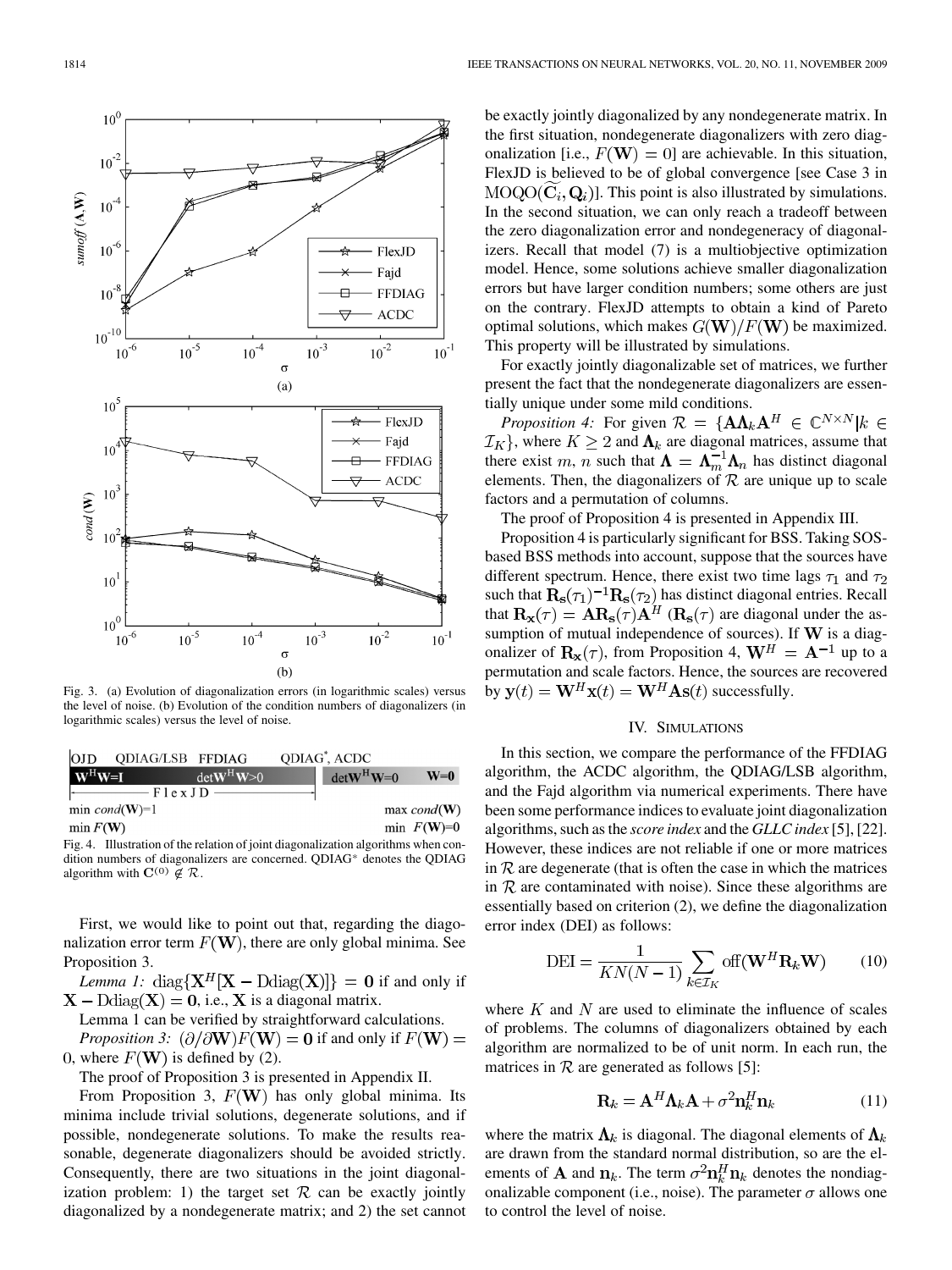- 1) *Joint diagonalization of exactly diagonalizable data sets.* Let  $M = N = K = 5$  and  $\sigma = 0$ . Regardless of the initial value of  $W_0$  being 0, I, or randomly generated matrices, FlexJD always achieves zero diagonalization error. Moreover, the diagonalizer **W** satisfies that  $WA = PD$ (including that  $A$  is orthogonal), where  $P$  is a permutation matrix and  $\bf{D}$  is a diagonal matrix. These results show that FlexJD is very likely to be of global convergence in this case.
- 2) *Joint diagonalization of approximately diagonalizable data sets.* Let  $M = N = 10, \sigma = 10^{-6}, 10^{-5}, \ldots, 10^{-1}$ , respectively. All the obtained results have been averaged over 100 Monte Carlo trials. They are shown in Fig. 3(a), which illustrates the evolution of the diagonalization errors (in logarithmic scales) versus the level of noise, and in Fig. 3(b), which illustrates the evolution of the condition numbers of diagonalizers (in logarithmic scales) versus the level of noise. From Fig. 3, FlexJD always achieves the smallest diagonalization error and, at the same time, maintains favorable condition numbers of diagonalizers. For  $\sigma = 10^{-1}$ , Fajd and FlexJD almost give the same result. We see again that the ACDC algorithm cannot avoid the degenerate solutions. (Because there is no guarantee that there exist positive-definite matrices in  $R$ , QDIAG/LSB is excluded from this comparison.)

From a purely mathematical point of view, OJD algorithms minimize the diagonalization error on condition that the smallest condition number is specified. QDIAG/LSB, as an approximate OJD algorithm, provides diagonalizers with larger condition numbers than those of OJD algorithms but smaller than those of others. FFDIAG relaxes the constraint of orthogonality significantly and generally yields well-conditioned diagonalizers. QDIAG with  $\mathbf{C}^{(0)} \notin \mathcal{R}$ (denoted by QDIAG<sup>\*</sup> for convenience) often achieves the smallest diagonalization error, but sometimes leads to degenerate solutions, as ACDC does. Otherwise, FlexJD prefers a favorable tradeoff: it neither goes unreasonably for a zero diagonalization error, nor does it excessively demand for a minimum condition number. Generally, if possible, FlexJD provides an exact nondegenerate diagonalizer. Otherwise, from the experimental results in Fig. 3, it gives a diagonalizer which minimizes the diagonalization error and the corresponding condition number simultaneously. Although both OJD algorithms and the FlexJD algorithm try to give Pareto optimal solutions to (7), FlexJD is more flexible. Relation of these algorithms is illustrated in Fig. 4.

We also apply FFDIAG, FlexJD, and ACDC to five data sets with  $\sigma = 10^{-1}$  to investigate their convergence rates. Fig. 5(a) shows the resulting diagonalization errors versus the number of iterations and Fig. 5(b) shows the corresponding condition numbers verses the number of iterations. From Fig. 5(a), we see that FlexJD converges slightly faster than FFDIAG and considerably faster than ACDC. The condition numbers of the diagonalizers given by FF-DIAG and FlexJD are stable and small, but fluctuant and large for ACDC.

FlexJD is able to provide nonsquare diagonalizers. As an example, let  $M = 4$  and  $N = 3$ ,  $\sigma = 10^{-1}$ . The ma-

trices for diagonalization and the diagonalization results are shown in the first and second rows of Table I, respectively.

The diagonalizer given by FlexJD is

$$
\mathbf{W} = \begin{bmatrix} -0.2910 & 0.1827 & -0.2021 & 0.9171 \\ -0.2359 & -0.2044 & -0.6571 & -0.6861 \\ 0.4173 & -0.8332 & -0.3402 & 0.1257 \end{bmatrix}
$$

and  $\text{cond}(\mathbf{W}) \approx 1.73$ . From Table I, FlexJD performs well again in nonsquare joint diagonalization.

3) *Applications in BSS.* We consider a slightly modified model of BSS [15]

$$
\mathbf{x}(t) = \mathbf{A}\mathbf{s}(t) + \delta \Delta_0 \mathbf{n}(t), \qquad t = 1, 2, \dots, T \qquad (12)
$$
\nwhere the elements of **A** are drawn from the standard normal distribution in each run, and  $\Delta_0 = \text{Ddiag}(\mathbf{A}\mathbf{A}^H)$ .  
\n $\delta$  is used to control the level of noise (n) which is defined by  $\text{nl} = 10 \log_{10} \delta^2$  (see [15] for detailed settings). Since the second-order blind identification (SOBI) algorithm [1] and the joint approximate diagonalization of eigenmatrices (JADE) algorithm almost cannot be improved in noiselessness cases ( $\delta = 0$ ) [15], we mainly concentrate on the comparison when noise is involved. In each run, total of 20 correlation matrices are generated with the time lags  $\tau_k = 1, 2, \dots, 20$ , respectively. All the obtained results have been averaged over 100 Monte Carlo trials.

The cross-talking error (CTE) is used to evaluate the estimate of the mixing matrix [17], [31]

$$
CTE(\mathbf{G}) = \frac{1}{2} \sum_{i} \left( \sum_{j} \frac{|\mathbf{G}_{ij}|}{\max_{l} |\mathbf{G}_{il}|} - 1 \right) + \frac{1}{2} \sum_{j} \left( \sum_{i} \frac{|\mathbf{G}_{ij}|}{\max_{l} |\mathbf{G}_{lj}|} - 1 \right) \quad (13)
$$

where  $G = W^H A$  and W is the diagonalizer (i.e., the unmixing matrix). CTE(G) = 0 if and only if  $G = PD$ , where P is a permutation matrix and  $D$  is a diagonal matrix. Signal-tonoise ratio (SNR) is used to evaluate the estimate of each source signal

$$
SNR(s,y) = 10 \log \frac{E[s^2]}{E[(y-s)^2]} \quad \text{dB} \tag{14}
$$

where  $s$  and  $y$  are random variables with 0-mean and 1-variance.

The first set of source signals consists of four speech signals. The sample length is 160 000. FlexJD is compared with Fajd, LSB, and SOBI this time. The observations are prewhitened to meet the requirement of the SOBI algorithm and the LSB algorithm (to other NJD algorithms, this procedure makes no difference except that they will treat a new mixing matrix  $A = UA$ instead of  $\bf{A}$ , where  $\bf{U}$  is the whitening matrix). Only the LSB algorithm uses the zero-lag correlation matrix and it uses the output of SOBI as starting value. All results are averaged over 100 Monte Carlo trials. Fig. 6 shows the resulting CTE values (in logarithmic scales) at different level of noise. From Fig. 6, FlexJD achieves higher accuracy than that of the other algorithms.

Fig. 7 is an illustration of how condition numbers of the mixing matrix influence each algorithm. We define six levels of condition numbers as  $[1, 10), [10, 10^2), \ldots, [10^5, 10^6)$ , respectively. In each level, total 100 mixing matrices are generated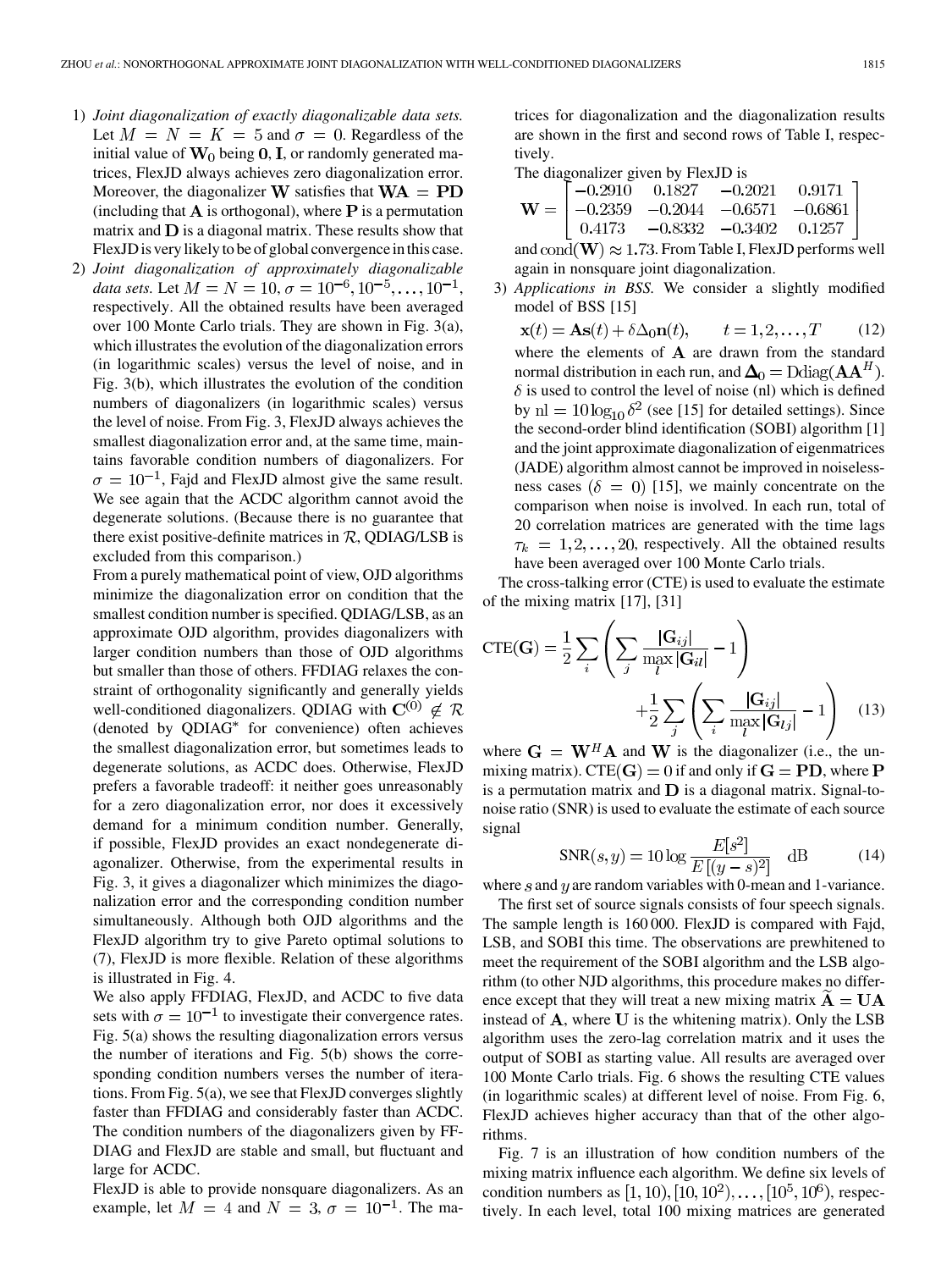

Fig. 5. Evolution of diagonalization errors (in logarithmic scales) and the condition numbers of diagonalizers versus the number of iterations for five different data sets, respectively. Solid lines: FlexJD. Dashed-dotted lines: FFDIAG. Dotted lines: ACDC.

TABLE I EXAMPLE OF NONSQUARE JOINT DIAGONALIZATION. THE FIRST ROW SHOWS THE SET OF MATRICES FOR DIAGONALIZATION AND THE SECOND ROW SHOWS THE DIAGONALIZATION RESULTS

| $\begin{bmatrix} 0.2482 & 0.1940 & -0.3762 & -0.4136 \end{bmatrix}$ | $-0.9212$ $-0.7990$ 1.1950 0.4014                         | $-5.1541 - 3.0430$ 3.0641 0.2041      |
|---------------------------------------------------------------------|-----------------------------------------------------------|---------------------------------------|
| $0.1940$ $0.9802$ $-2.0721$ $-0.4708$                               | $-0.7990 -1.2378$ 2.8268 0.7260                           | $-3.0430 - 2.4229$ 3.6469 0.5699      |
| $-0.3762 - 2.0721$ 4.9370 0.8543                                    | 1.1950 2.8268 -6.1914 -1.5361                             | 3.0641 3.6469 -6.7886 -1.2678         |
| $-0.4136 -0.4708$ 0.8543 0.7476                                     | $0.4014$ $0.7260$ $-1.5361$ $-0.4936$                     | $\vert$ 0.2041 0.5699 -1.2678 -0.5775 |
| $0.7186 - 0.0000 - 0.0000$                                          | $\begin{bmatrix} -0.1722 & 0.0000 & 0.0000 \end{bmatrix}$ | $-0.3137 - 0.0000 - 0.0000$           |
| $-0.0000$ 2.3883 0.0000                                             | $0.0000 - 3.0075 - 0.0000$                                | $-0.0000 -2.8724 0.0000$              |
| $0.0000 \quad 0.0863$<br>$-0.0000$                                  | $0.0000 - 0.0000 0.0961$                                  | $0.0000 -0.0504$<br>-0.0000           |
|                                                                     |                                                           |                                       |



Fig. 6. Evolution of the cross-talking errors (in logarithmic scales) versus the level of noise in the separation of four speech signals.

(for example, in level one, every mixing matrix satisfies that  $1 \leq \text{cond}(\mathbf{A}) < 10$ ). A total of 50-dB white Gaussian noise is added to the observations. Mean SNR and mean condition numbers of diagonalizers versus the level of condition numbers of the mixing matrix are shown in Fig. 7(a) and (b), respectively. From Fig. 7(b), the condition numbers of the unmixing matrices estimated by FlexJD and FFDIAG are generally smaller than

 $10<sup>2</sup>$ . Consequently, their performances in source separation are fairly stable when the condition number of the mixing matrix is greater than  $10<sup>2</sup>$ . When the condition number of the mixing matrix is greater than  $10^2$ , FlexJD outperforms the others. The unmixing matrix estimated by LSB is a multiplication of the output diagonalizer and the whitening matrix. Because the whitening matrix is ill-conditioned, LSB performs badly when the mixing matrix has a large condition number. As a result, FlexJD is more robust to the noise involved in observations.

Finally, we consider the case in which  $\mathcal R$  is complex. The sources are four 16-QAM digital communications signals and the number of samples is 1000. The real part and image part of the mixing matrix are drawn from independent normal distributions, respectively. In this experiment, cumulant matrices are used for diagonalization, and FlexJD, LSB, and JADE are compared (FFDIAG is absent because it currently cannot deal with complex-valued matrices). The output of JADE is used as starting value for LSB. In fact, FlexJD yields more reliable and preferable results again, as Fig. 8 shows.

#### V. CONCLUSION

In this paper, the joint diagonalization problem is reviewed as a multiobjective optimization problem for the first time. Based on this, a new NJD algorithm, named FlexJD, is developed. FlexJD yields flexible diagonalizers which not only minimize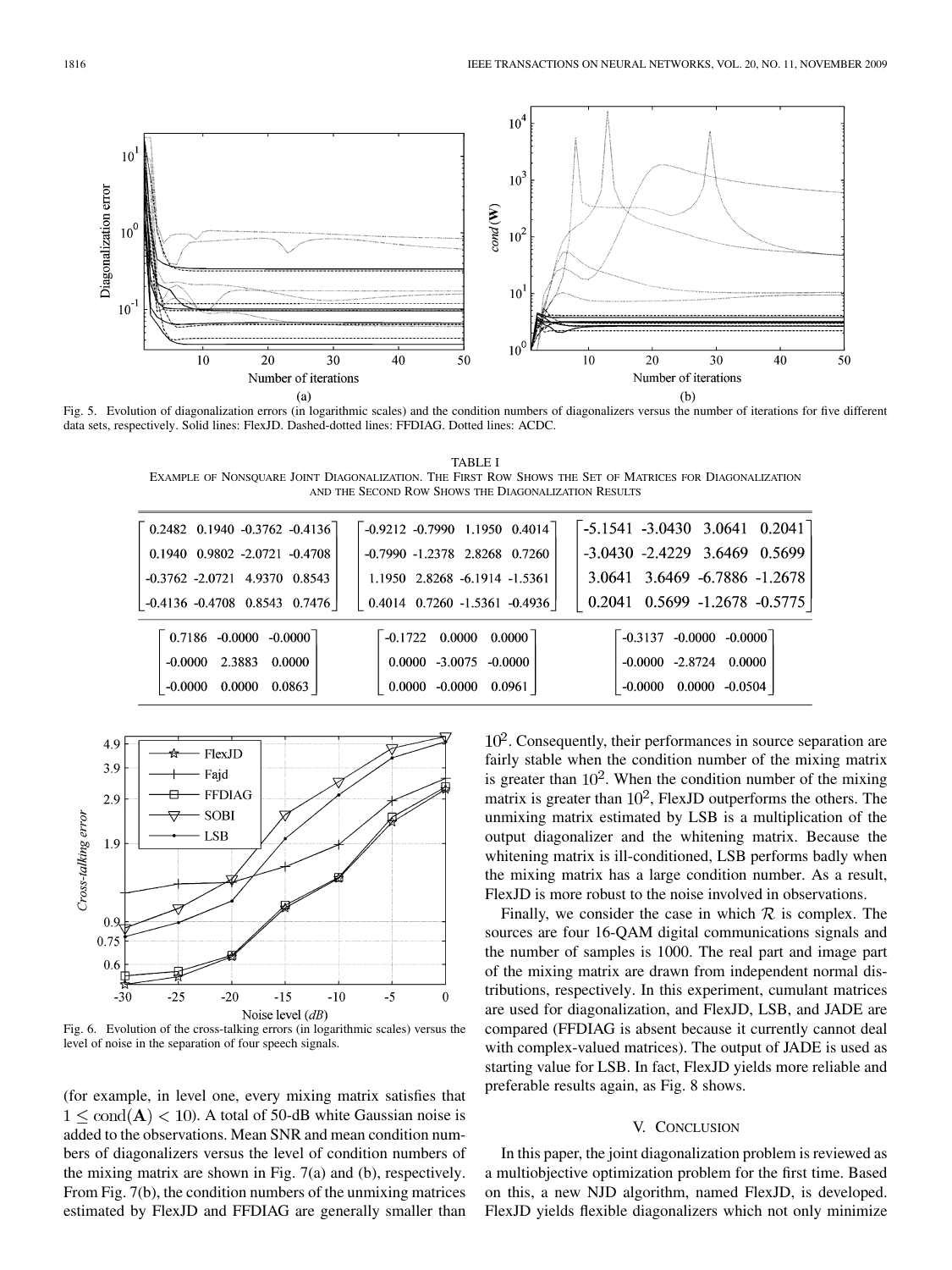

Fig. 7. (a) Evolution of the SNR versus the level of condition numbers of the mixing matrices. (b) Evolution of the condition numbers of the unmixing matrix (in logarithmic scales) versus the level of condition numbers of the mixing matrices.



Fig. 8. Evolution of the cross-talking errors (in logarithmic scales) versus the level of noise in the separation of four 16-QAM digital communications signals.

the diagonalization error, but also have as small condition numbers as possible. Meanwhile, degenerate solutions are avoided strictly. FlexJD is also one of the most versatile joint diagonalization algorithms: it does not require the set of matrices to be positive definite, real, or symmetric, and the diagonalizers even can be nonsquare.

The block coordinate descent method is used to optimize the model. This way is proved to be simple and efficient. The convergence is also discussed under the condition of  $M = N$ . If the set of matrices is exactly jointly diagonalizable, we prove that there are only global minima for the joint diagonalization problem and the solutions are unique under mild conditions. The uniqueness of solutions is also significant to BSS.

Generally, FFDIAG performs well but only applicable to real matrices sets so far. QDIAG (including ACDC) often yields degenerate solutions except that the first matrix is positive definite, as the LSB algorithm states. Compared with these algorithms, the FlexJD algorithm is more efficient, widely applicable, and easy to implement.

# APPENDIX I PROOF OF PROPOSITION 2

*Proof:*

1) Let  $\mathbf{W} = [\mathbf{w}_i \overline{\mathbf{W}_i}]\mathbf{P}_{1i}$ , where  $\mathbf{P}_{1i}$  is a permutation matrix. Thus, we have

$$
\det(\mathbf{W}^{H}\mathbf{W})\Big|\n=\left|\det\left(\mathbf{P}_{1i}^{H}\left[\frac{\mathbf{w}_{i}^{H}}{\mathbf{W}_{i}}\right](\mathbf{w}_{i}\cdot\overline{\mathbf{W}_{i}})\mathbf{P}_{1i}\right)\right|\n=\left|\det\left[\frac{\mathbf{w}_{i}^{H}\mathbf{w}_{i}}{\mathbf{W}_{i}^{H}\mathbf{w}_{i}}\cdot\frac{\mathbf{w}_{i}^{H}\overline{\mathbf{W}_{i}}}{\mathbf{W}_{i}^{H}\overline{\mathbf{W}_{i}}}\right]\right|\n=\det\left(\overline{\mathbf{W}_{i}^{H}\mathbf{W}_{i}}\right)\n\times \det\left(\mathbf{w}_{i}^{H}\mathbf{w}_{i}-\mathbf{w}_{i}^{H}\overline{\mathbf{W}_{i}}\left(\overline{\mathbf{W}_{i}^{H}\mathbf{W}_{i}}\right)^{-1}\overline{\mathbf{W}_{i}^{H}\mathbf{w}_{i}}\right)\n=\det\left(\overline{\mathbf{W}_{i}^{H}\mathbf{W}_{i}}\right)\mathbf{w}_{i}^{H}\left(\mathbf{I}-\overline{\mathbf{W}_{i}}\left(\overline{\mathbf{W}_{i}^{H}\mathbf{W}_{i}}\right)^{-1}\overline{\mathbf{W}_{i}^{H}}\right)\mathbf{w}_{i}.
$$

2) Since  $\dim(\text{col}(\overline{\mathbf{W}_i}) + \dim(\overline{\mathbf{W}_i}^{\perp}) = N$  and  $\mathbf{C}_i$  is an orthogonal basis of  $W_i^+$ , we suppose that . Substitute  $w_i$  to  $w_i^H w_i = 1$ , and together with  $\mathbf{C}_i^H \mathbf{W}_i = \mathbf{0}$ , we have  $1 = \mathbf{x}^H \mathbf{x} + \mathbf{y}^H \mathbf{W}_i^H \mathbf{W}_i \mathbf{y}$ . Note that ,  $\mathbf{w}_i^H \mathbf{C}_i \mathbf{C}_i^H \mathbf{w}_i = \mathbf{x}^H \mathbf{x}$ . The result yields immediately.

# APPENDIX II PROOF OF PROPOSITION 3

*Proof:* Write  $X_k = W^H R_k W$ ,  $k \in \mathcal{I}_K$ . Note that . Therefore, if  $F(\mathbf{W}) = 0$ ,  $(\partial/\partial \mathbf{W})F(\mathbf{W}) = 0$  yields immediately. Conversely, assume that  $\left(\partial/\partial \mathbf{W}\right)F(\mathbf{W}) = 0$ . Then,  $\mathbf{W}^H(\partial/\partial \mathbf{W})F(\mathbf{W})$  $\equiv$ **0.** From diag $\{X_k^H | X_k$  –  $\text{Ddiag}(\mathbf{X}_k)$ }  $\geq 0$ , we have  $\text{diag}\{\mathbf{X}_k^H[\mathbf{X}_k - \text{Ddiag}(\mathbf{X}_k)]\}$  = 0. According to Lemma 1,  $\mathbf{X}_k = \text{Ddiag}(\mathbf{X}_k) = 0$ , i.e.,  $F(\mathbf{W})=0.$  $\Box$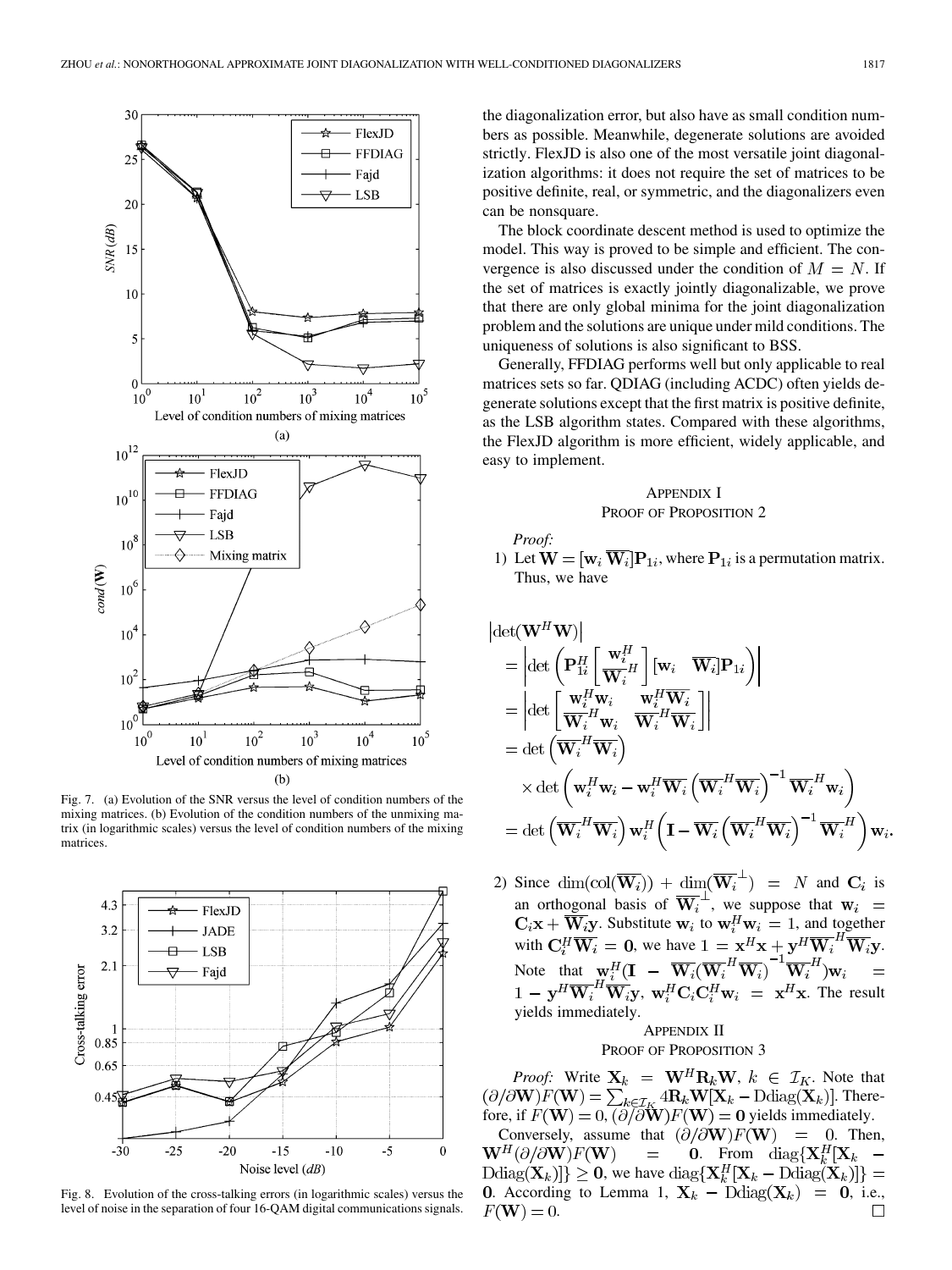# APPENDIX III PROOF OF PROPOSITION 4

*Proof:* Suppose **W** is a diagonalizer of  $R$ . Write and  $\Gamma = \Gamma_m^{-1} \Gamma_n$ , where  $\Gamma_k$  are diagonal matrices,  $k \in \mathcal{I}_K$ . Let  $\mathbf{C} = \mathbf{A}^H \mathbf{W}$ . We have for  $k \in \mathcal{I}_K$ . Thus, from  $\mathbf{\Gamma} = \mathbf{\Gamma}_m^{-1} \mathbf{\Gamma}_n$ ,  $\mathbf{\Gamma} = \mathbf{C}^{-1} \mathbf{\Lambda}_m^{-1} \mathbf{\Lambda}_n \mathbf{C}$  yields immediately, i.e.,

$$
C\Gamma = \Lambda C \tag{15}
$$

or, equivalently

$$
c_{ij}\gamma_j = \lambda_i c_{ij}, \quad \forall i, j \in \mathcal{I}_M. \tag{16}
$$

Since  $C$  is invertible, there exists at least one nonzero element in each column of C. For any column  $k$ , without loss of generality, suppose that  $c_{ik} \neq 0$ . From (16),  $\gamma_k = \lambda_i$  yields. Assume to arrive at a contradiction that there is another nonzero element in the kth column of C, namely,  $c_{lk} \neq 0$ . From (16) again,  $\gamma_k = \lambda_l$ . Thus,  $\lambda_i = \lambda_l$ , which is a contradiction. Consequently, there is one and only one nonzero element in each column of  $C$ . From the invertibility of C,  $C^H = W^H A = PD$  holds, where **P** is a permutation matrix and **D** is a diagonal matrix.  $\Box$ 

#### ACKNOWLEDGMENT

The authors would like to thank the anonymous reviewers for their valuable comments and suggestions that have led to the present improved version of the original manuscript.

#### **REFERENCES**

- [1] A. Belouchrani, K. AbedMeraim, J. F. Cardoso, and E. Moulines, "A blind source separation technique using second-order statistics," *IEEE Trans. Signal Process.*, vol. 45, no. 2, pp. 434–444, Feb. 1997.
- [2] A. Yeredor, "Blind source separation via the second characteristic function," *Signal Process.*, vol. 80, no. 5, pp. 897–902, 2000.
- [3] E. Moreau, "A generalization of joint-diagonalization criteria for source separation," *IEEE Trans. Signal Process.*, vol. 49, no. 3, pp. 530–541, Mar. 2001.
- [4] M. John and K. Rahbar, "Joint diagonalization of correlation matrices by using newton methods with application to blind signal separation," in *Proc. IEEE Sensor Array Multichannel Signal Process. Workshop*, 2002, pp. 403–407.
- [5] A. Ziehe, P. Laskov, G. Nolte, and K. R. Muller, "A fast algorithm for joint diagonalization with non-orthogonal transformations and its application to blind source separation," *J. Mach. Learn. Res.*, vol. 5, pp. 777–800, 2004.
- [6] F. X. Wang, Z. K. Liu, and J. Zhang, "Nonorthogonal joint diagonalization algorithm based on trigonometric parameterization," *IEEE Trans. Signal Process.*, vol. 55, no. 11, pp. 5299–5308, Nov. 2007.
- [7] G. Chabriel, J. Barrere, N. Thirion-Moreau, and E. Moreau, "Algebraic joint zero-diagonalization and blind sources separation," *IEEE Trans. Signal Process.*, vol. 56, no. 3, pp. 980–989, Mar. 2008.
- [8] F. X. Wang, Z. K. Liu, and J. Zhang, "A new joint diagonalization algorithm with application in blind source separation," *IEEE Signal Process. Lett.*, vol. 13, no. 1, pp. 41–44, Jan. 2006.
- [9] L. De Lathauwer and J. Castaing, "Blind identification of underdetermined mixtures by simultaneous matrix diagonalization," *IEEE Trans. Signal Process.*, vol. 56, no. 3, pp. 1096–1105, Mar. 2008.
- [10] B. N. Chen and A. P. Petropulu, "Frequency domain blind MIMO system identification based on second- and higher order statistics," *IEEE Trans. Signal Process.*, vol. 49, no. 8, pp. 1677–1688, Aug. 2001.
- [11] J. F. Cardoso and A. Souloumiac, "Blind beamforming for non-Gaussian signals," *Proc. Inst. Electr. Eng.—Radar Signal Process. F*, vol. 140, no. 6, pp. 362–370, 1993.
- [12] J. Sheinvald, "On blind beamforming for multiple non-Gaussian signals and the constant-modulus algorithm," *IEEE Trans. Signal Process.*, vol. 46, no. 7, pp. 1878–1885, Jul. 1998.
- [13] E. Moreau and P. Comon, "Comments on blind beamforming for multiple non-Gaussian signals and the constant-modulus algorithm," *IEEE Trans. Signal Process.*, vol. 48, no. 11, pp. 3248–3250, Nov. 2000.
- [14] E. Fadaili, N. T. Moreau, and E. Moreau, "Nonorthogonal joint diagonalization/zero diagonalization for source separation based on time-frequency distributions," *IEEE Trans. Signal Process.*, vol. 55, no. 5, pp. 1673–1687, May 2007.
- [15] S. Degerine and E. Kane, "A comparative study of approximate joint diagonalization algorithms for blind source separation in presence of additive noise," *IEEE Trans. Signal Process.* , vol. 55, no. 6, pt. 2, pp. 3022–3031, Jun. 2007.
- [16] A. Hyvarinen, J. Karhunen, and E. Oja*, Independent Component Analysis*. New York: Wiley, 2001.
- [17] A. Cichocki and S. Amari*, Adaptive Blind Signal and Image Processing: Learning Algorithms and Applications*. New York: Wiley, 2002.
- [18] J. F. Cardoso and A. Souloumiac, "Jacobi angles for simultaneous diagonalization," *SIAM J. Matrix Anal. Appl.*, vol. 17, no. 1, pp. 161–164, 1996.
- [19] D. T. Pham, "Joint approximate diagonalization of positive definite Hermitian matrices," *SIAM J. Matrix Anal. Appl.*, vol. 22, no. 4, pp. 1136–1152, 2001.
- [20] A. Yeredor, "Non-orthogonal joint diagonalization in the least-squares sense with application in blind source separation," *IEEE Trans. Signal Process.*, vol. 50, no. 7, pp. 1545–1553, Jul. 2002.
- [21] R. Vollgraf and K. Obermayer, "Quadratic optimization for simultaneous matrix diagonalization," *IEEE Trans. Signal Process.*, vol. 54, no. 9, pp. 3270–3278, Sep. 2006.
- [22] X. L. Li and X. D. Zhang, "Nonorthogonal joint diagonalization free of degenerate solution," *IEEE Trans. Signal Process.*, vol. 55, no. 5, pp. 1803–1814, May 2007.
- [23] J. F. Cardoso, "On the performance of orthogonal source separation algorithms," presented at the Europ. Assoc. Signal Process., Edinburgh, U.K., 1994.
- [24] S. Dégerine, "Sur la diagonalisation conjointe approchée par un critère des moindres carrés," presented at the Groupe de Recherche et d'Etudes de Traitement du Signal et des Images (GRETSI) Conf., Toulouse, France, 2001.
- [25] H. W. Guggenheimer, A. S. Edelman, and C. R. Johnson, "A simple estimate of the condition number of a linear system," *College Math*, vol. 26, no. 1, pp. 2–5, 1995.
- [26] J. K. Merikoski, U. Urpala, A. Virtanen, T. Y. Tam, and F. Uhlig, "A best upper bound for the 2-norm condition number of a matrix," *Linear Algebra Appl.*, vol. 254, pp. 355–365, 1997.
- [27] W. Stadler, "A survey of multicriteria optimization or the vector maximization problem: Part I: 1776–1960," *J. Optim. Theory Appl.*, vol. 29, no. 1, pp. 1–52, 1979.
- [28] W. Stadler, "A comprehensive bibliography on multicriteria decision making and related areas," Univ. California, Berkeley, CA, 1981.
- [29] A. N. Tiknonov and V. Y. Arsenin*, Solutions of Ill-Posed Problems*. Washington, DC: Wiley, 1977.
- [30] D. G. Luenberger*, Linear and Nonlinear Programming*, 2nd ed. Norwell, MA: Kluwer, 2003.
- [31] M. Girolami*, Self-Organizing Neural Networks: Independent Component Analysis and Blind Source Separation*. London, U.K.: Springer-Verlag, 1999.



**Guoxu Zhou** was born in Hubei Province, China, in 1977. He is currently working towards the Ph.D. degree at the Intelligent Information and Signal Processing Group (led by Prof. S. Xie), South China University of Technology, Guangzhou, China.

His research interests include machine learning, intelligent information processing, and blind signal processing.